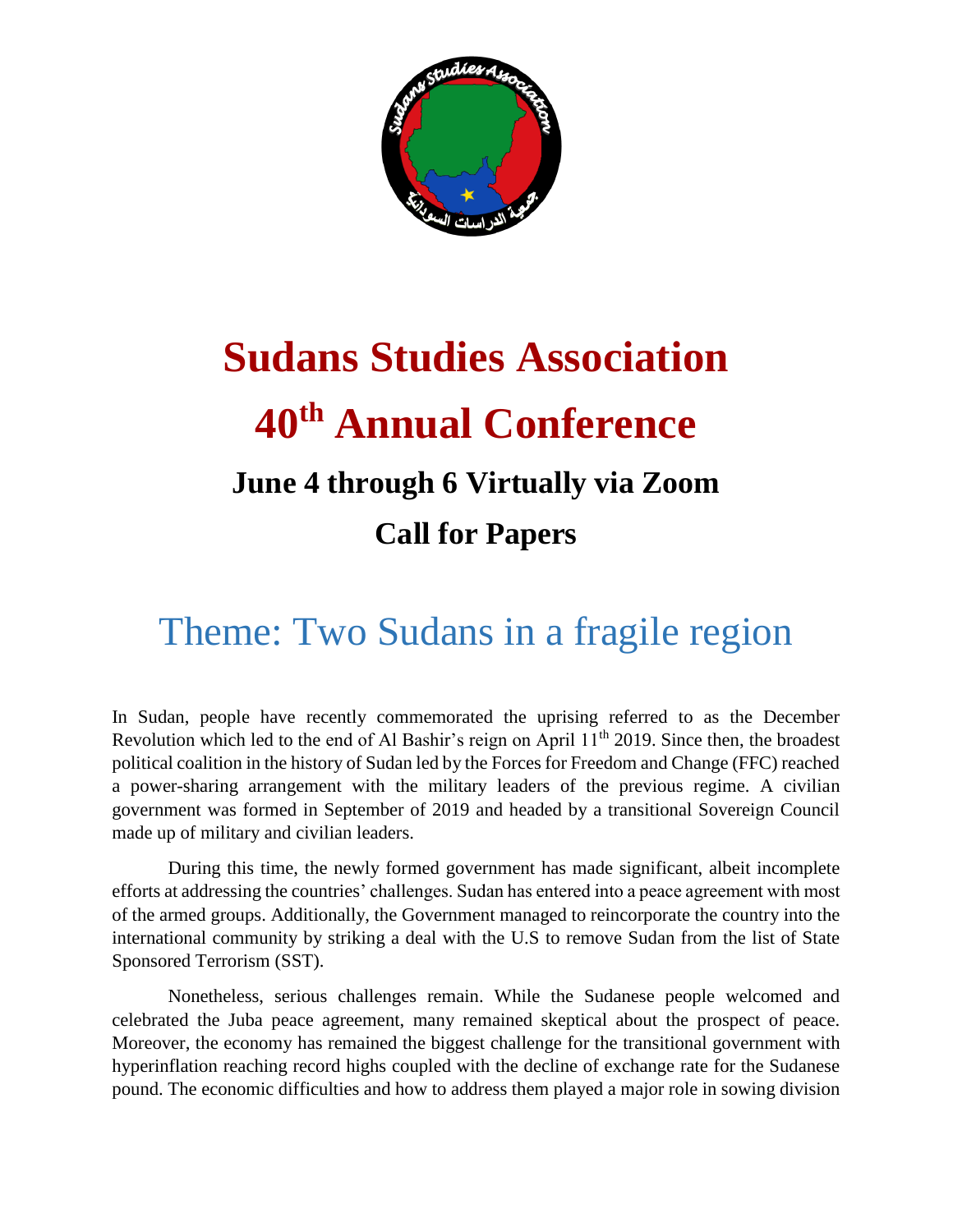among the political forces that had come together for the revolution, many of whom have reverted to fractious, factional politics. In February 2021 a newly formed cabinet was sworn in to deal with the realities that can be summarized as 1) incomplete peace deal, 2) revving the country's economy, 3) managing the democratic transition and laying the ground for national election, and 4) unifying Sudanese people behind this agenda

Meanwhile, South Sudan is attempting to implement the latest of the many peace accords signed between President Salva Kiir and his former Deputy Riek Machar. While circumstances are not completely peaceful, the country has enjoyed moments of relative stability in the absence of large-scale fighting. Despite the warning signs regarding the fragility of the governing coalition, the peace agreement "limps along" according to the UN top official in South Sudan in September 2020. Struggling to make peace within, Kiir successfully brokered a peace agreement between the transitional government in Khartoum and the Revolutionary Front, a large alliance of armed groups, which can be seen as a sign of hope.

Both countries have been facing serious challenges in combating the Covid 19 pandemic due to poor health infrastructure, institutional inertia and weak state capacity. It is almost impossible to discern fully how Covid 19 affected both countries in terms of the scale of infection and death due to the lack of reliable sources of information. What is certain is the economic impact of the pandemic on both countries is serious.

The looming threat of war between Ethiopia and Sudan over a border dispute has never been higher. Ethiopia is facing its own internal meltdown amidst accusations of major atrocities in the Tigray region perpetrated by the Ethiopian Defense Forces, Eritrean troops and other ethnic militias. There have been sporadic clashes between Ethiopia and Sudan and there are major movements of troops on and around the borders by both sides. The change in Sudan's position regarding the Great Ethiopian Renaissance Dam (GERD) during the failed mediation attempt by the U.S. between Ethiopia and Egypt regarding the filling and management of the dam, coupled with the political changes inside Ethiopia, appear to be the driving forces behind the tension in the borders.

With all these realities about the changing political landscape and shifting socioeconomic dynamics, the Sudans Studies Association invites scholars, practitioners and advocates in the region and around the world to submit a proposal in the following tracks:

- 1. The challenges facing democratic transformation in Sudan, examining the balance of power among internal political forces, regional players, and the role of the UN mission (UNITMAS) and the international community.
- 2. The prospect of peace given the following factors: a) absence of two major factions such as SPLM north (Nuba Mountain) and SLM (various factions), b) the weak capacity of the Sudanese state, c) (lack of) interest and financial support from the international community to implement the signed peace deal, and d) (lack of) engagement of broad base of stakeholders in the peace process and the implementation of the agreement.
- 3. Can the "limp along" agreement in South Sudan lead to stable power-sharing coalition that can lay the seeds for a lasting peace or we are just witnessing a truce? What are requirements to strengthen this peace arrangement? What can be done from containing minor clashes to prevent a major breakout wars again?